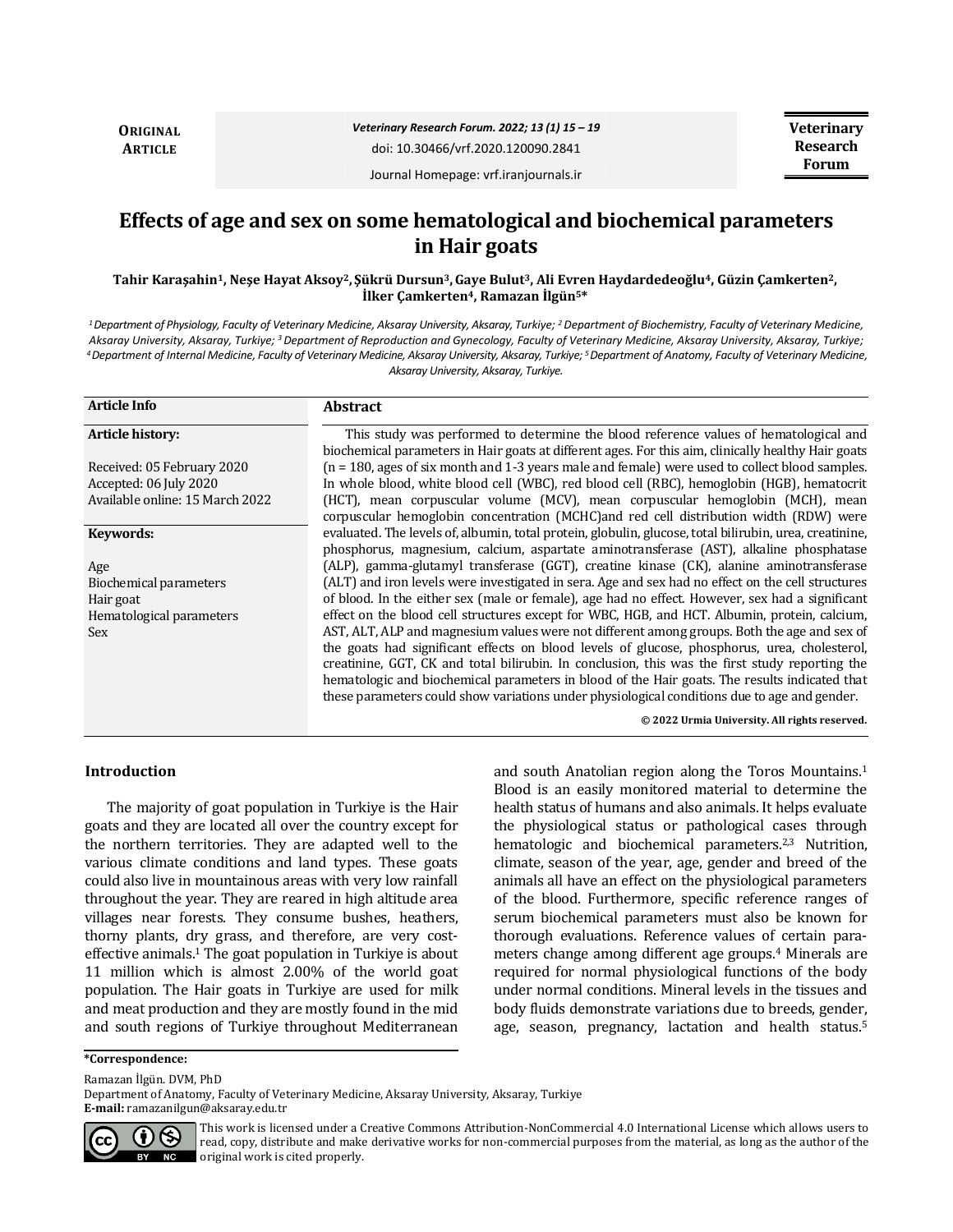It is important for the clinicians to diagnose diseases based on the physiological electrophoretic models of animals.<sup>6</sup>

Despite the fact that Hair goats consist the majority of goat population, there is no published information related to blood hematologic and biochemical parameters according to age and gender of these animals. One earlier study has reported the results in female goats in pre- and post-partum stages, but not evaluated age and gender effects.<sup>7</sup> Therefore, this study was aimed to investigate blood parameters in purebred Hair goats focusing on age and gender differences. As the global warming is a serious issue for the earth, we believe that it is crucial to do research on goats which could easily adapt to various climate conditions and their physiological and genetic characters must be investigated thoroughly.

#### **Materials and Methods**

**Animals.** Female kids  $(n = 45)$ , male kids  $(n = 45)$ , nonpregnant does ( $n = 45$ ) and buck Hair goats ( $n = 45$ ) were used. The location of the animals used in this study was 38°34̓ N 34°24̓ E and 1,210 m above the sea level. The sample collection was done in October 2016. The goats were on pasture and the ambient temperature was 2.00 ˚C above the normal seasonal average for October. Permission for the study was received from the Dollvet A.Ş. Animal Experiments Local Ethics Committee (2014/79) before the experimental process.

**Blood collection and evaluation procedures.** In this study, blood samples were collected from animals in private enterprises located in Aksaray, Turkiye. Samplings were selected from healthy flocks under local veterinarian supervision. Clinically healthy female kids (n  $= 45$ ), male kids (n = 45), non-pregnant does (n = 45) and buck Hair goats  $(n = 45)$  were used. Blood was collected from the jugular vein into vacuum tubes without any anticoagulants. Blood was allowed to coagulate and then centrifuged at 3,000 rpm for 10 min. Sera were collected into clean tubes and kept at – 40.00 ˚C until further analysis. Serum analysis was performed using commercial kits (Assel, Rome, Italy) in a spectrophotometer (Humalyzer 3000; Human GmbH, Wiesbaden, Germany). Hematological evaluations were performed on the freshly collected blood using hemocounter (BC2800 Vet; Mindray, Shenzhen, China) with commercial kits (Mindray).

**Statistical analysis.** Data were analyzed using SPSS Software (version 15.0; SPSS, Inc., Chicago, USA). Differences among the groups were analyzed by the student's *t*-test. Data were presented as mean ± SEM and *p* < 0.05 was considered as significant. Descriptive statistics were used for mean, SEM, minimum and maximum. For continuous variables, one-way ANOVA was used and group means were compared by Duncan multiple comparison tests.

#### **Results**

The white blood cells (WBC) counts were numerically higher in bucks compared to male kids but were not statistically significant. The red blood cells (RBC) counts were the highest in the male kids and the female kids had statistically higher RBC compared to the does ( $p < 0.05$ ). Although hemoglobin values were higher in the kids, hematocrit was greater in the matured goats, however, it was not significant. The mean corpuscular volume (MCV) and mean corpuscular hemoglobin (MCH) were higher in females compared to males (*p* < 0.05)*.* The hemoglobin concentrations (MCHC) and red blood cell distribution width (RDW) were greater in the males ( $p < 0.05$ ). The evaluated hematologic parameters are summarized in Table 1.

Blood albumin levels were found to be higher numerically in females. Total protein levels were the greatest in the bucks, and the females tended to have more blood protein than the kids. Globulin levels were insignificantly higher in the males compared to the females. In general, blood glucose levels were higher in the males, however, the does had the lowest glucose levels (*p* < 0.05)*.* Both the matured and male young kids had greater phosphor levels and the bucks had more phosphorus than the does (*p* < 0.05)*.* Calcium and magnesium levels were similar in all age and gender groups. The aspartate aminotransferase (AST) levels tended to be higher in the kids compared to matured goats. The alkaline phosphatase (ALP) levels did not differ. Measured alanine aminotransferase (ALT) levels did not show any significant differences although there were some numerical differences among the groups (Table 2). The gamma-glutamyl transferase (GGT) levels were found to be higher in the males. The male kids had the highest GGT levels whereas the female kids had the lowest amount ( $p < 0.05$ ). The only difference in the blood urea levels was between female kids and the bucks (*p* < 0.05)*.*

The matured goats displayed very similar urea levels regardless of the gender. Blood creatinine levels were greater in the males and the males had significantly high urea levels than the female kids (*p* < 0.05)*.* The creatinine levels tended to be higher in the male goat, however, the difference was not significant. Creatinine kinase levels were higher in the female kids significantly compared to the other groups (*p* < 0.05)*.* Also, its level was significantly higher in the does than the bucks and male kids (*p* < 0.05)*.* Total bilirubin levels were higher in the female goats, specifically in the does (*p* < 0.05)*.* The female kids and the bucks had greater iron levels compared to the male kids  $(p < 0.05)$ , however, the difference from the does was not significant. The results of biochemical analyses are summarized in Table 2.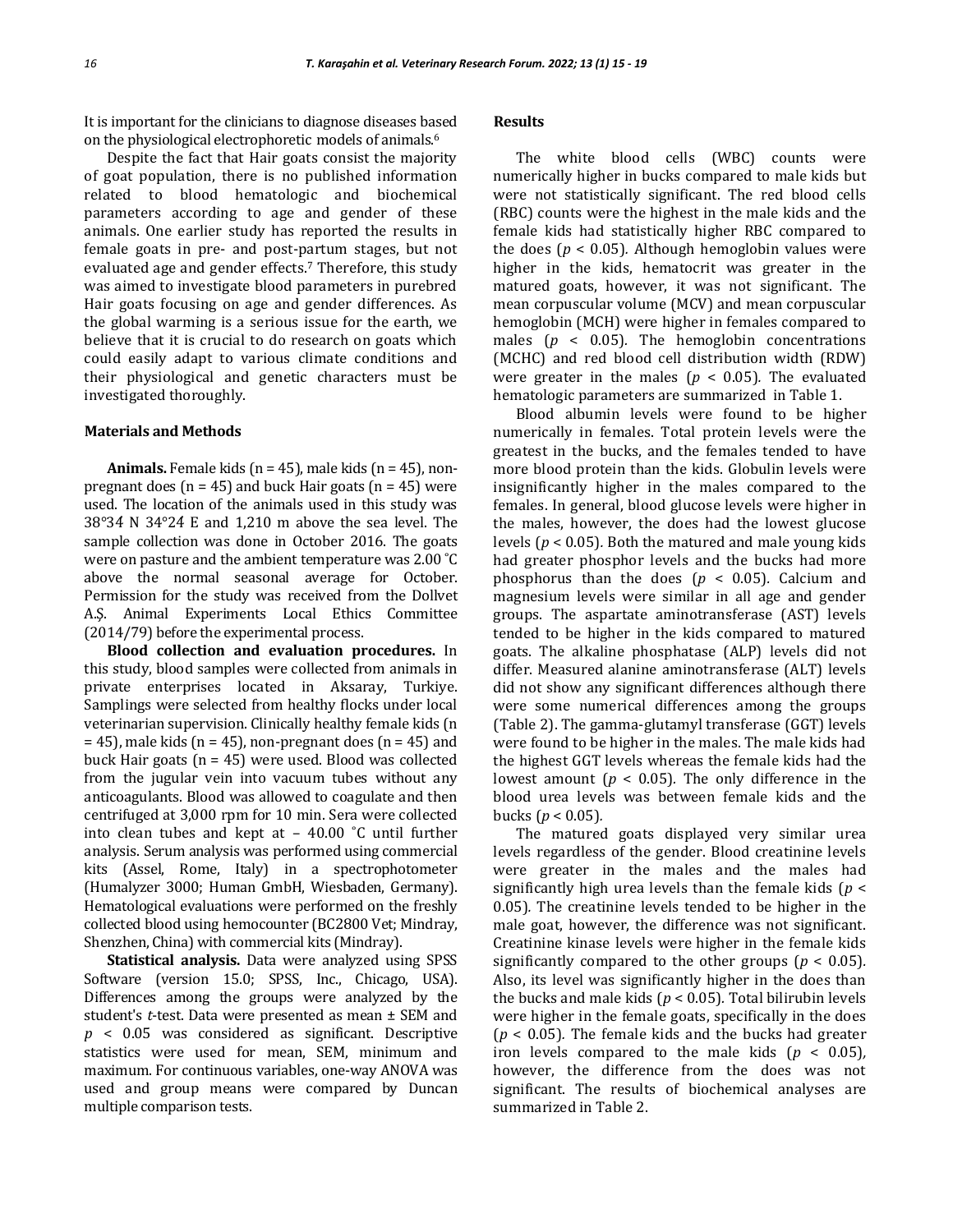**Table 1.** Hematologic parameters in Hair goats.

| <b>Parameters</b>                                  | Female young kids              | Male kids                      | Non-pregnant does              | Bucks                          |
|----------------------------------------------------|--------------------------------|--------------------------------|--------------------------------|--------------------------------|
| Red blood cell $(x106 \mu L^{-1})$                 | $17.43 \pm 0.75$ bc            | $18.24 \pm 0.61$ bd            | $15.76 \pm 0.61$ <sup>ac</sup> | $17.54 \pm 0.50$ ad            |
| Hemoglobin $(g dL^{-1})$                           | $8.74 \pm 0.37$ <sup>a</sup>   | $8.90 \pm 0.31$ <sup>a</sup>   | $8.06 \pm 0.32$ <sup>a</sup>   | $8.84 \pm 0.33$ <sup>a</sup>   |
| Hematocrit (%)                                     | $22.67 \pm 0.83$ <sup>a</sup>  | $21.65 \pm 0.65$ <sup>a</sup>  | $21.29 \pm 0.75$ <sup>a</sup>  | $22.80 \pm 0.85$ <sup>a</sup>  |
| Mean corpuscular volume (fL)                       | $13.57 \pm 0.31$ <sup>ab</sup> | $12.55 \pm 0.29$ <sup>ac</sup> | $13.92 \pm 0.35$ <sup>ab</sup> | $12.88 \pm 0.85$ <sup>ac</sup> |
| Mean corpuscular hemoglobin (pg)                   | $5.17 \pm 0.09$ ab             | $4.85 \pm 0.75$ <sup>ac</sup>  | $5.15 \pm 0.08$ <sup>ab</sup>  | $5.01 \pm 0.86$ <sup>ac</sup>  |
| Mean corpuscular hemoglobin concentration (g dL-1) | $38.58 \pm 0.41$ <sup>ab</sup> | $39.39 \pm 0.58$ <sub>ac</sub> | $38.26 \pm 0.43$ <sup>ab</sup> | $39.74 \pm 0.52$ <sup>ac</sup> |
| Red cell distribution width (%)                    | $23.30 \pm 0.49$ ab            | $24.41 \pm 0.51$ <sup>ac</sup> | $22.68 \pm 0.42$ ab            | $23.70 \pm 0.52$ <sub>ac</sub> |
| White blood cell $(x10^3 \mu L^{-1})$              | $19.22 \pm 0.63$ <sup>a</sup>  | $17.40 \pm 0.82$ <sup>a</sup>  | $18.60 \pm 0.97$ <sup>a</sup>  | $19.75 \pm 0.98$ <sup>a</sup>  |

abcd Differences between groups are shown with different superscripts in the same column that are statistically significant (*p* < 0.05).

**Table 2.** Biochemical parameters in Hair goats.

| <b>Parameters</b>                        | <b>Female kids</b>             | Male kids                       | Non-pregnant does              | <b>Bucks</b>                    |
|------------------------------------------|--------------------------------|---------------------------------|--------------------------------|---------------------------------|
| Total protein $(g dL^{-1})$              | $14.14 \pm 1.59$               | $14.44 \pm 2.95$                | $14.65 \pm 2.26$               | $14.92 \pm 2.55$                |
| Albumin $(g dL^{-1})$                    | $6.27 \pm 1.34$                | $5.53 \pm 1.33$                 | $6.38 \pm 1.17$                | $5.59 \pm 1.45$                 |
| Globulin $(g dL^{-1})$                   | $7.00 \pm 3.25$                | $7.65 \pm 1.35$                 | $7.00 \pm 3.20$                | $7.83 \pm 1.85$                 |
| Glucose $(mg dL^{-1})$                   | $82.17 \pm 10.68$ <sup>a</sup> | $89.60 \pm 15.17$ <sup>a</sup>  | $64.42 \pm 18.17$ <sup>b</sup> | $85.52 \pm 27.05$ <sup>a</sup>  |
| Phosphorus (mg $dL^{-1}$ )               | $8.13 \pm 2.03$ <sup>a</sup>   | $8.71 \pm 2.02^{\text{a}}$      | $6.47 \pm 1.65^{\rm b}$        | $9.35 \pm 2.62$ <sup>a</sup>    |
| Calcium (mg $dL^{-1}$ )                  | $13.86 \pm 4.04$               | $14.83 \pm 3.01$                | $14.47 \pm 3.05$               | $15.60 \pm 5.43$                |
| Magnesium (mg $dL^{-1}$ )                | $2.15 \pm 0.21$                | $2.11 \pm 0.26$                 | $2.09 \pm 0.41$                | $2.20 \pm 0.30$                 |
| Aspartate aminotransferase $(IU L^{-1})$ | $81.06 \pm 25.03$              | $80.03 \pm 33.13$               | $75.75 \pm 12.56$              | $69.22 \pm 17.86$               |
| Alkaline phosphatase $(U L-1)$           | $293.73 \pm 193.75$            | $293.26 \pm 181.77$             | $208.31 \pm 51.81$             | $310.87 \pm 181.45$             |
| Alanine aminotransferase (IU L-1)        | $13.92 \pm 3.26$               | $16.10 \pm 9.28$                | $15.39 \pm 4.11$               | $13.98 \pm 2.83$                |
| Gamma-glutamyl transferase (IU L-1)      | $73.07 \pm 27.14$ ab           | $106.29 \pm 46.61a$             | $81.10 \pm 49.15$ <sup>b</sup> | $100.03 \pm 40.00$ ab           |
| Urea (mg $dL^{-1}$ )                     | $32.77 \pm 13.71$ <sup>a</sup> | $27.16 \pm 8.38$ ab             | $27.88 \pm 10.37$ ab           | $23.73 \pm 7.03b$               |
| Creatinine (mg $dL^{-1}$ )               | $0.74 \pm 0.36^{\rm b}$        | $1.09 \pm 0.41$ <sup>a</sup>    | $0.84 \pm 0.34$ <sup>ab</sup>  | $1.12 \pm 0.55$ <sup>a</sup>    |
| Creatine kinase (IU L-1)                 | $182.00 \pm 40.16$ c           | $141.60 \pm 32.13^b$            | $151.00 \pm 27.46^a$           | $103.40 \pm 27.55^{\rm b}$      |
| Total bilirubin (mg $dL^{-1}$ )          | $0.18 \pm 0.06$ ab             | $0.17 \pm 0.04$ <sup>ab</sup>   | $0.22 \pm 0.05^{\text{a}}$     | $0.13 \pm 0.03$ <sup>b</sup>    |
| Iron ( $\mu$ g dL $\cdot$ 1)             | $166.17 \pm 64.70$             | $118.39 \pm 43.69$ <sup>a</sup> | $138.40 \pm 59.40$ ab          | $161.53 \pm 70.84$ <sup>b</sup> |

abc Differences between groups are shown with different superscripts in the same column that are statistically significant (*p* < 0.05).

## **Discussion**

Hematologic and biochemical parameters in the blood could be influenced by age, gender, breed as well as nutrition, stress, diseases.<sup>2</sup> Analysis of these blood parameters presents clues for the health status of animals. However, veterinarians should know the reference ranges of these parameters for each species and breed to exert through evaluation.<sup>4</sup> In the present study, we evaluated some parameters in the Hair goat blood that were affected by age, gender or both. The RBC count in the Hair goat in this study was determined to be higher compared to some other goat breeds.8-15 Erythrocyte values in the does Hair goats were similar,9,10 lower,<sup>16</sup> or higher13,17 compared to other breeds. However, this study showed that erythrocyte counts were higher in the young goats compared to those found in earlier studies.8,12 Piccione *et al.* indicated that there was no correlation between the RBC count and age.<sup>9</sup> However, Daramola *et al*. in a study with 10 mature and 10 kids found that the does had a statistically higher number of erythrocytes than kids.<sup>8</sup> In a study with Saanen goats (72 goats at different ages), Elitok pointed that number of erythrocytes in the blood was increased with aging.<sup>18</sup> In this study, however, young goats regardless of the gender had significantly more erythrocytes than that of the matured goats. Although the Hair goats in this study had greater number of erythrocytes compared to the results of earlier studies, hemoglobin values were lower.8,11,12,14 In general, Hair goats in this study presented lower hemoglobin values than other studies where the RBC counts were similar or lower than our results.<sup>9,16</sup> The greater RBC count with lower hemoglobin values determined in this study in the Hair goats could be considered as a distinctive character of this breed. Obtained values for hemoglobin, MCV, MCH and RDW appeared to be smaller regardless of the age and gender compared to the other studies on different breeds.<sup>8,10-15</sup> Hematocrit value was lower,<sup>10,15,16</sup> or higher compared to the previous studies.13,17 The WBC counts were found to be greater than that of the earlier studies. Similar to the RBC, this could also be a physiologically distinctive character of the Hair goats. These goats are known to be disease resistant breed.<sup>1</sup> Thus, physiologically high number of WBC may be the reason for this resistance. The MCHC values were either lower.9,10,15,16 or greater, $8,11,12,18$  compared to the results of earlier studies. The Hair goats studied here had higher albumin, globulin and protein levels in the serum compared to the reported levels by others.7-10,13,15 The females had higher albumin levels than the males. Also, blood glucose levels were also higher in this study except for the matured females which had either lower or higher levels compared to the other studies.7,8,11,13,18,19 The does presented lower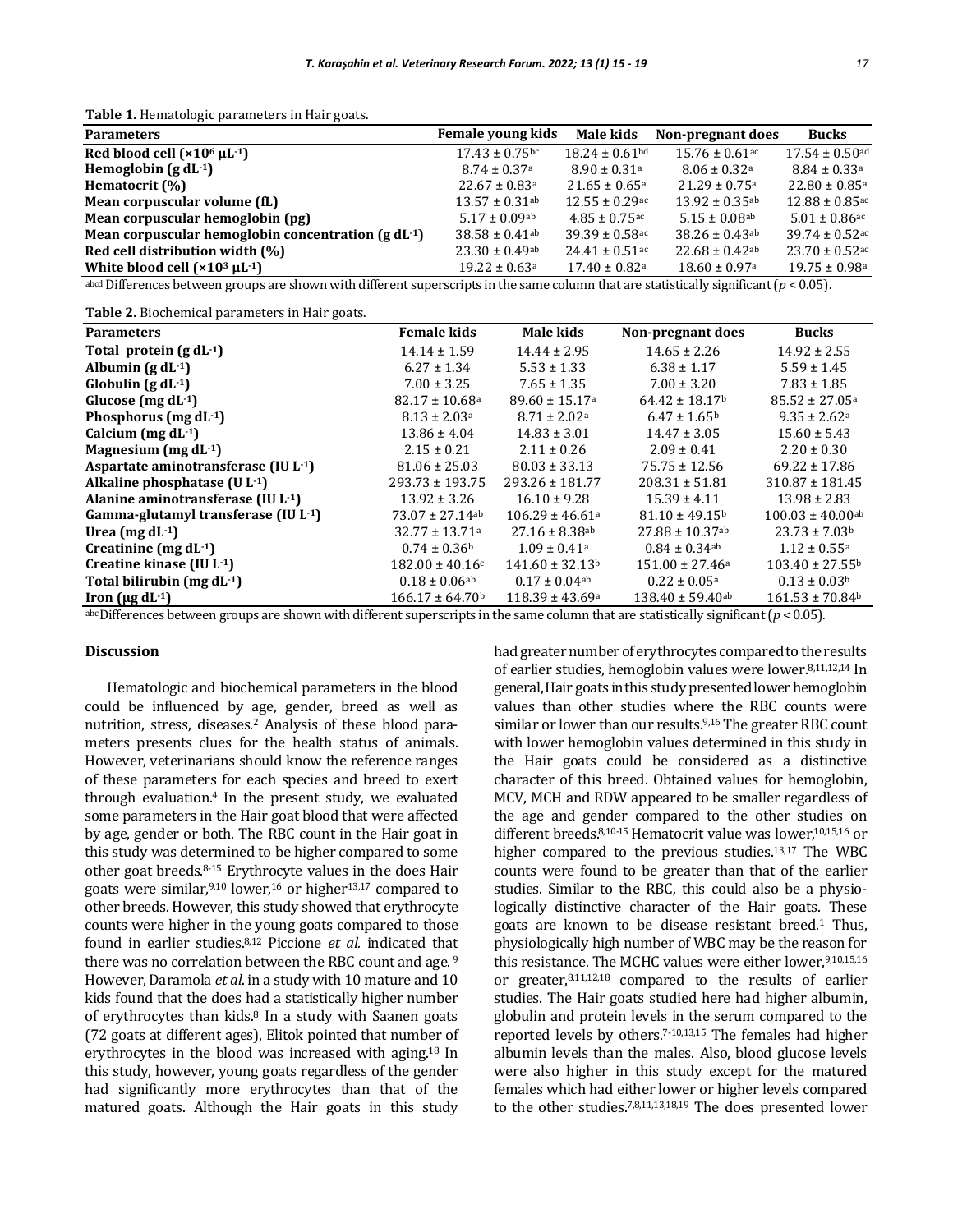glucose values than those of the younger kids and the bucks. The values obtained from the does were within the reference range reported by Kaneko *et al.* while the other groups were outside of the high end of the reference range. Blood glucose level is regulated by nutrition and hormones whereas age, gender, breed and environmental factors are also considered.13,20 The higher glucose levels seen in the kids could be due to their different metabolic status.<sup>21</sup> In the present study, calcium levels detected were found to be greater than the reference values reported in previous studies.8,11,22-26,29 The reason for higher calcium levels from the other breeds of goats could be that the Hair goats live in mountainous areas which may require more stable and powerful bones. To confirm this, bone density and stability tests could be performed for the goats which live in various land types and environmental conditions. The serum phosphorus levels were in accordance with the reference range of Kaneko *et al.* but were greater than the reported results.8,11,22-29 Similarly, magnesium levels obtained were either higher<sup>22,24,25</sup> or lower<sup>27,29</sup> compared to the values obtained by other studies. In conclusion, serum calcium levels were above the range and phosphorus and magnesium levels were slightly below the range reported by Kaneko *et al*. <sup>29</sup> Calcium levels were not significantly higher in the males while the phosphorus levels were higher significantly. The liver enzymes had intracellular functions, thus, their presence in the blood indicated tissue damage in the liver.<sup>25</sup> The activity of such enzymes as ALT, AST, and GGT were used as indicators of physical stress.<sup>9</sup> Normal blood level for AST was defined to be  $167 - 513$  UL $^{-1}$  in goats, <sup>29</sup> however, the values presented in this study were lower. Similarly, the values were also found to be lower compared to an earlier study in female goats at prepartum and postpartum stages in Siirt Hair goats.<sup>7</sup> However AST levels in our study were higher than values reported by other groups Piccione *et al.,* <sup>10</sup> Waziri *et al.*<sup>11</sup> The AST values in Nguni goats were similar with ours.25 This discrepancy might be due to autumn condition when we collected the blood sample as the goats were mostly allowed to raise in the pasture, therefore, the type of nutrition may have affected the AST levels. The ALP levels here were consistent with the reference values of Kaneko *et al*., <sup>29</sup> but not with Tschuor *et al.,*<sup>22</sup> Elitok18 and Al-Bulushi *et al.*<sup>15</sup> The does had also lower ALP levels than that of reported by Tanritanır *et al*. <sup>23</sup> In Saanen goats, it was shown that age and gender had a significant effect on ALP levels, however, the present study did not show such an effect in the Hair goats. As for ALT levels, they were within the range reported by Kaneko *et al*., <sup>29</sup> but lower than those reported by the others.9,11,14,15,18,22 It is reported that the ALT levels in goat and sheep may be affected by the breeding season.<sup>30</sup> The low AST levels that we detected could then be due to the fact that the blood samples were collected out of the breeding season. The primary role of GGT enzymes is to provide amino acids, specifically

cysteine, for the synthesis of intracellular GSH, therefore, it has antioxidant activity.<sup>31</sup> The GGT levels in this study were much higher than that of the previous studies.<sup>15,18,29</sup> The GGT levels were significantly higher in the males compared to the females. The blood urea levels were similar to the values reported by Kaneko *et al.,*<sup>29</sup> but lower<sup>7,9</sup> or higher<sup>11,21</sup> than those of earlier studies. The levels observed in the matured goats and the male kids were lower than values of Saanen goats, however, the female kids have similar levels.18 In this study, the blood creatinine levels were similar in the male but lower in the female compared to the results by Kaneko *et al*., 29 however, were higher than the range reported by Tschuor *et al.*22 The blood creatinine levels in the male were similar to what was found in Sahel goats but lower in the females.<sup>22</sup> Regardless of the gender, the creatinine levels were much lower than the values reported by Mohammed *et al.*<sup>13</sup> The creatinine kinase (CK) is used to define myocyte damage in the body.<sup>13</sup> In this study, we found that CK levels were in accordance with the reference range given by Tschuor *et al.*<sup>22</sup> only for the female kids. The levels were higher significantly in the does. Within the females, the kids had higher CK levels. Total bilirubin values detected here were within the reference range of Kaneko *et al.*<sup>29</sup> However, the levels were higher than those of earlier studies.14,15,18,22 The females had higher total bilirubin than the males. The blood iron is a dependable parameter to identify the physiological and pathological status of the body.<sup>32</sup> We found out that the blood iron levels were much higher compared to the results of previous studies.7,32 The male kids in this study presented significantly lower iron levels than the female kids and the bucks. In conclusion, blood hematological and biochemical values of goats may be different depending on age and sex.

#### **Acknowledgments**

Our experimental work was funded under a project supported by the Aksaray University Scientific Researches and Projects Unit of 2015-052.

# **Conflict of interest**

The authors declare no conflict of interest.

#### **References**

- 1. Koncagül S, Demirlap C, Aksümer N, et al. Domestic animal genetic resources in Turkey. 1<sup>st</sup> ed. Ankara, Turkey: General directorate of agricultural research 2011; 10-100.
- 2. Coles EH. Veterinary clinical pathology. 4<sup>th</sup> ed. Philadelphia, USA: WB Saunders 1986; 1-19.
- 3. Bush BM. Interpretation of laboratory results for small animal clinicians. London UK: Wiley 1991; 221-310.